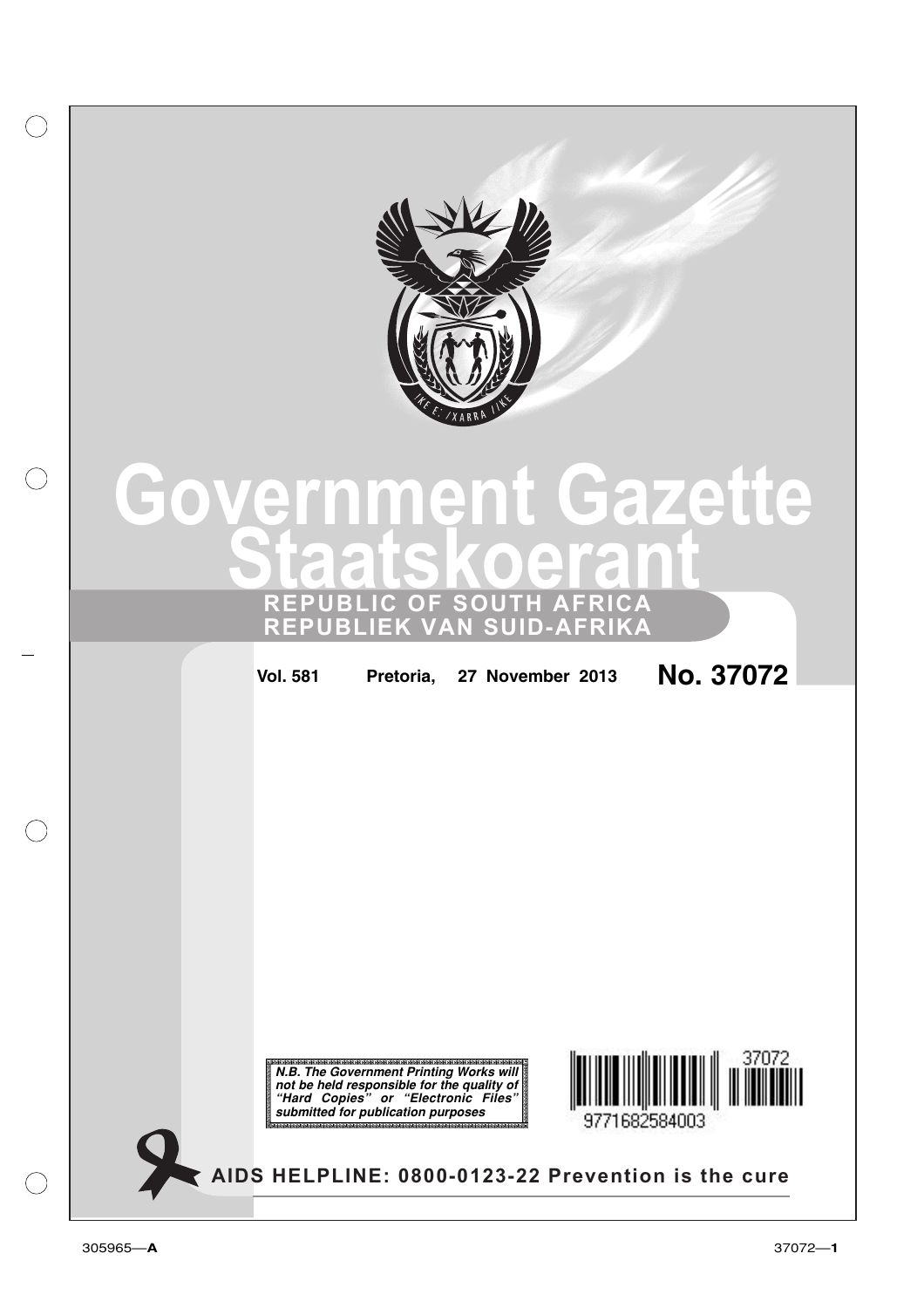## **IMPORTANT NOTICE**

**The Government Printing Works will not be held responsible for faxed documents not received due to errors on the fax machine or faxes received which are unclear or incomplete. Please be advised that an "OK" slip, received from a fax machine, will not be accepted as proof that documents were received by the GPW for printing. If documents are faxed to the GPW it will be the sender's responsibility to phone and confirm that the documents were received in good order.**

**Furthermore the Government Printing Works will also not be held responsible for cancellations and amendments which have not been done on original documents received from clients.**

# **CONTENTS • INHOUD**

Page Gazette No. No.  $\sim$  No.

## **GENERAL NOTICE**

#### **Basic Education, Department of**

General Notice

1176 National Education Policy Act (27/1996): Proposed Amended National Policy for Determining School Calendars for Public Schools in South Africa....................................................................................................................................... 3 37072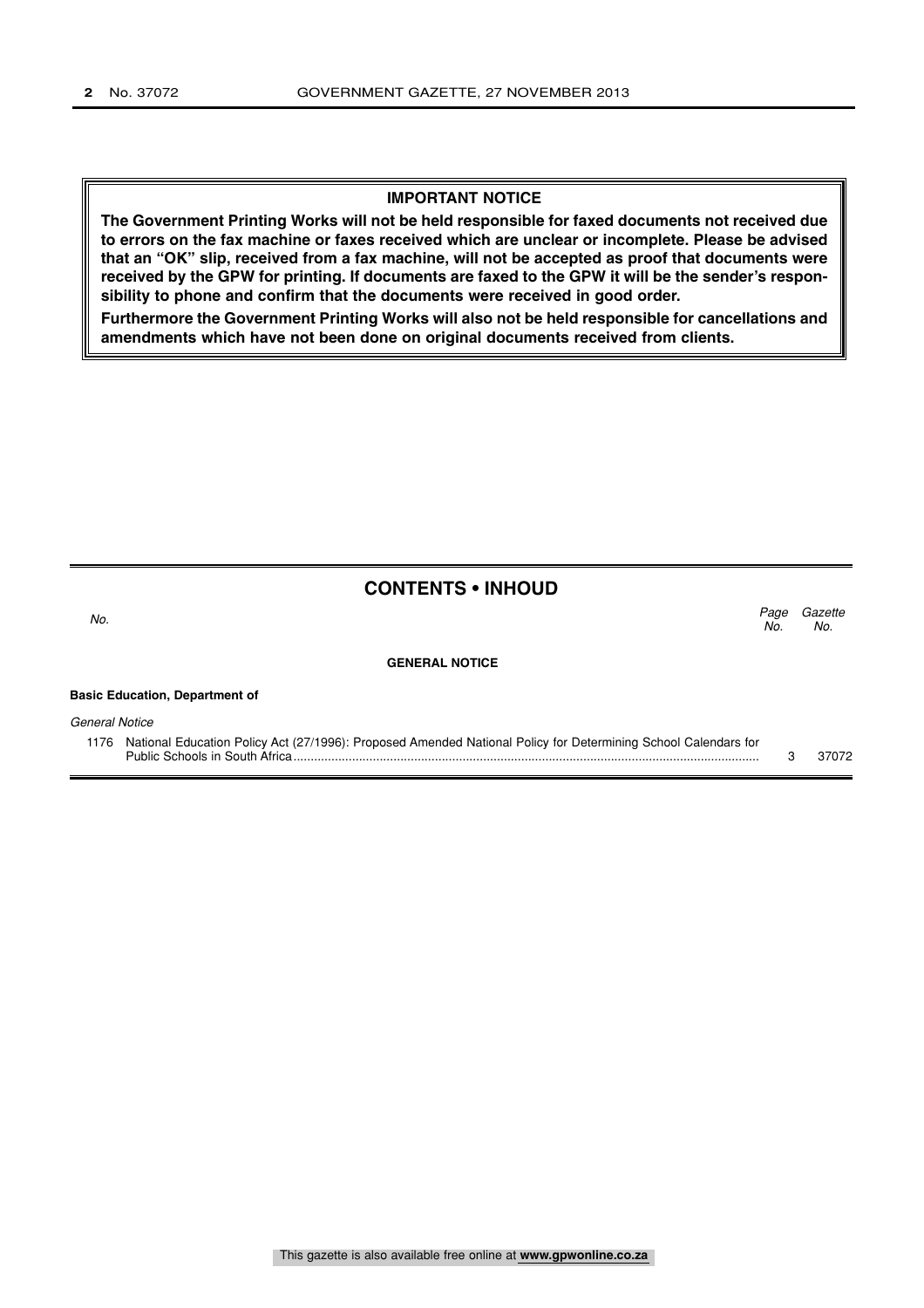# GENERAL NOTICE

# **NOTICE 1176 OF 2013**

# DEPARTMENT OF BASIC EDUCATION NATIONAL EDUCATION POLICY ACT, 1996 (ACT NO27 OF 1996) PROPOSED AMENDED NATIONAL POLICY FOR DETERMINING SCHOOL CALENDARS FOR PUBLIC SCHOOLS IN SOUTH AFRICA

I, Angelina Matsie Motshekga, Minister of Basic Education, after consultation with the Council of Education Ministers, hereby, in terms of section 3(4)(k) of the National Education Policy Act, 1996 (Act No. 27 of 1996), publish the proposed amended National Policy for Determining School Calendars for Public Schools in South Africa set out in the Schedule.

All interested persons and organisations are invited to comment on the proposed amended Policy, in writing, and direct the comments to the Acting Director-General, Private Bag X895, Pretoria, 0001, for attention: Mr S Mlambo, tel. 012 357 3451/3, fax 012 328 3532 email: Mlambo.s $@$ dbe.gov.za,.

Kindly provide the name, address, telephone number, fax number and email address of the person or organisation submitting the comment.

All comments must reach the Department of Basic Education not later than two months after the publication of this notice.

ANGELINA MATSIE MOTSNEKGA, MP MINISTER OF BASIC EDUCATION DATE:  $\bigcap_{\alpha=1}^{\infty} \bigcap_{\alpha=1}^{\infty}$   $\bigcap_{\alpha=1}^{\infty} \bigcap_{\alpha=1}^{\infty}$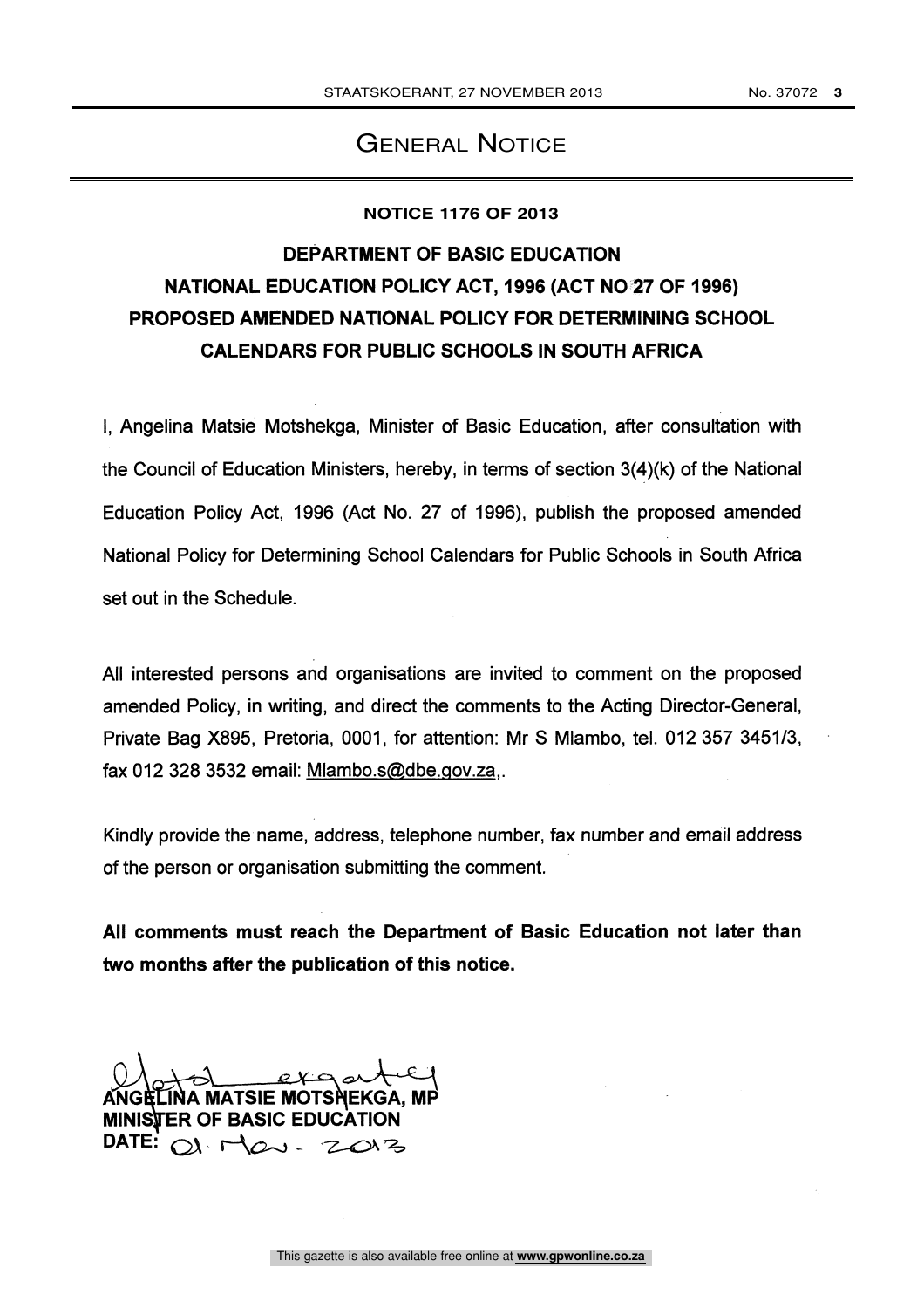# PROPOSED AMENDED NATIONAL POLICY FOR DETERMINING SCHOOL CALENDARS FOR PUBLIC SCHOOLS IN SOUTH AFRICA

## **SCHEDULE**

## 1. BACKGROUND

- 1.1 Over the past few years, various stakeholders and the general public have made recommendations which have made it necessary to amend the policy.
- 1.2 A school calendar structures the total number of days allocated for teaching and learning in a year according to a unique pattern. It lays down the dates of commencement and termination of the school terms and the length of school holidays. The process of determining the school calendar is guided by general principles and a set of specifications.

## 2. PURPOSE OF THE POLICY

The purpose of the policy is to regulate how a school calendar will be determined for ordinary public schools in South Africa.

#### This document contains the following:

- (a) background
- (b) purpose of the policy;
- (c) definitions of key terms;
- (d) the broad principles that should be taken into account when the school calendar is determined;
- (e) specific criteria that need to be taken into account in determining the calendar for any specific year;
- (f) sample time-frame for determining the calendar for any particular year; and
- (g) list of the national legislation that applies to matters relating to the school calendar.

#### 3. DEFINITIONS

For the purpose of this policy, the following terms and expressions have the following meanings:

"allocated time" means the amount of time learners should spend at school, in years, days or hours;

"breaking time" means the amount of time taken during the school day for recreation and meals;

"Constitution" means the Constitution of the Republic of South Africa, (Act No 108 of 1996;

"cluster" means the grouping of provinces according to geographic situational similarities. It conforms to the same school calendar;

"Council of Education Ministers" means the Council of Education Ministers established by the National Education Policy Act, 96 (Act No. 27 of 1996);

"Department of Basic Education"

"Heads of Education Departments Committee" means the Heads of Education Departments Committee established by the National Education Policy Act, 96 (Act No. 27 of 1996);

"HEDCOM Subcommittee on school calendars" means a subcommittee of the Heads of Education Departments Committee on School Calendars;

"Minister' means the Minister of Basic Education;

"SASA" means the South African Schools Act, 1996 (Act No. 84 of 1996);

"school calendar" means the annual plan that allocates the total number of days in a school year in a specific pattern, in accordance with the published regulations;

"school day" means a day on which, for a specific number of hours, learners have to be at school;

"school governing body" means a governing body defined in section 1 and contemplated in section 16(1) of the SASA;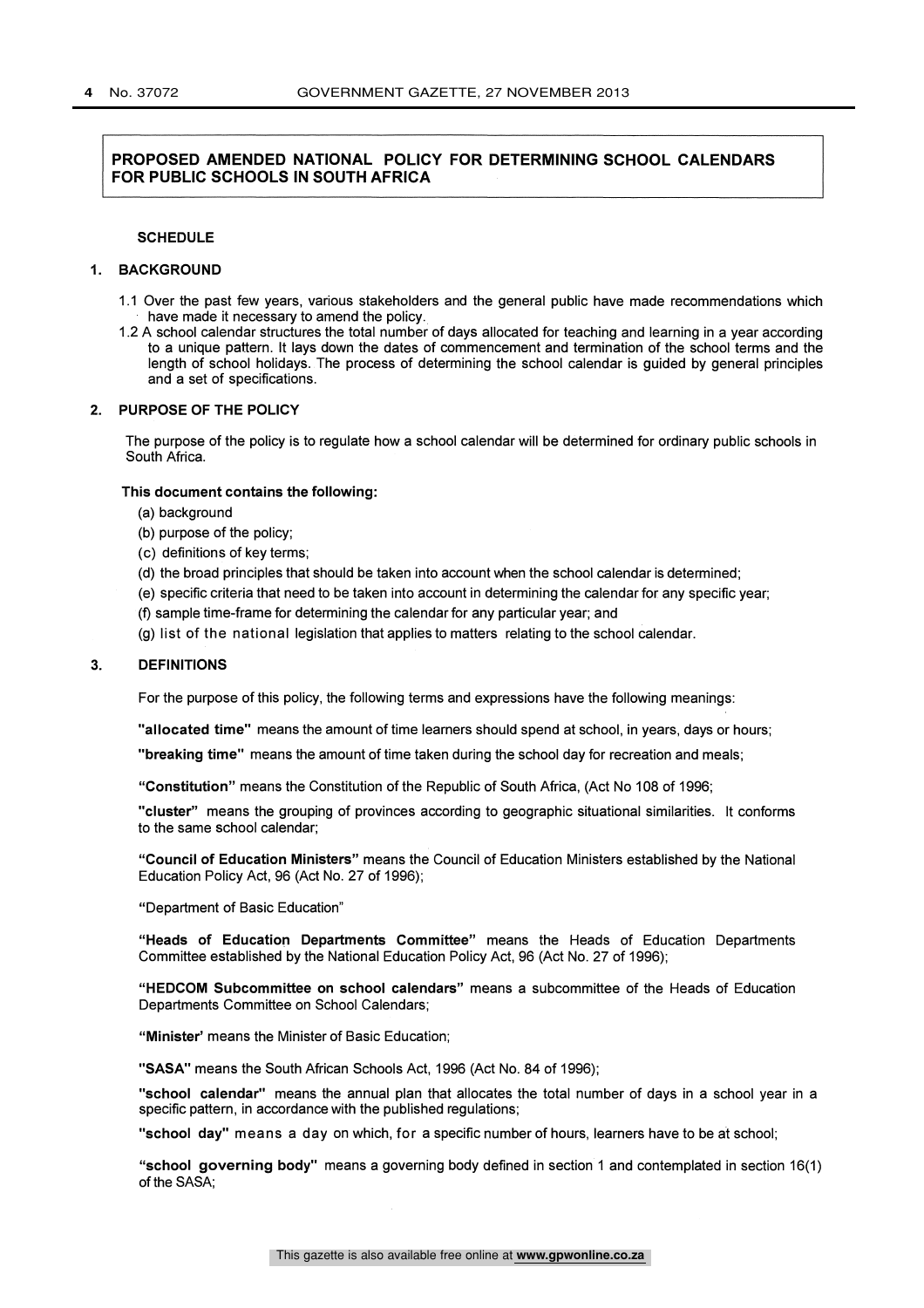"school holiday" means time allowing learners and teachers to recuperate and to engage in educationrelated activities such as conferences, the professional development of teachers, and sport competitions;

"school term" means the basic subunit of time into which the school year is subdivided. In the four-term system, this amounts to approximately 50 days;

"school year" means an academic year consisting of a specific number of school days;

"staggering" refers to the planning technique of ensuring that the closing and opening dates of school terms of provinces in different clusters are separated by one to five days;

"stakeholder" means an organisation or body with a direct and continuing interest in the education institution, programme, phase or sector in question.

## 4. PRINCIPLES ACCORDING TO WHICH THE SCHOOL CALENDAR SHOULD BE DETERMINED

#### 4.1 Education requirements

Determining the school calendar involves taking into account the sometimes conflicting needs and interests of various stakeholders and interest groups, although it is not possible always to accommodate the needs of all stakeholders. Whatever the various stakeholders' needs may be teaching and learning interests must always take precedence.

#### 4.2 Consultation and participation

- 4.2.1 Wide consultation must take place with stakeholders and role-players at the district, provincial and national levels.
- 4.2.2 The organised teaching profession and other relevant personnel engaged in Basic Education must be consulted when the school calendar is planned.
- 4.2.3 The provincial education departments shall do their best to ensure that as many stakeholders and role players as possible take part in school-calendar-related meetings held in the provinces. The Department of Basic Education requires that the provincial education departments ensure that they are represented at all meetings of the Subcommittee.

#### 4.3 Transport and travel infrastructure

When the school calendar is planned, it should be remembered that the timing of school holidays could have an effect on traffic flow, which, in turn, has potential road safety implications. Even though road safety is of great concern to the Department of Basic Education, the Department of Transport should take responsibility for managing road traffic flows and reducing loss of life on the roads during school and public holidays.

#### 4.4 Consistency

The school holiday schedule of each provincial education department should be kept reasonably constant, to make it easier for the tourism industry, the private sector, the road traffic authorities, parents and learners to plan for holiday seasons.

### 4.5 Advance planning essential

- 4.5.1 To enable all affected parties and stakeholders to do their planning properly, the calendar for a particular year must be available at least 18 (eighteen) months before the year to which it pertains.
- 4.5.2 Provinces with proportionally higher numbers of rural schools have expressed concern over late changes to the calendar, because it is often difficult to communicate with outlying schools, and changes cause confusion. Therefore, unless the circumstances are exceptional, the calendar should not be changed after it has been approved by all affected parties.

## 4.6 Process of communicating with Provincial Education Departments in regard to calendar

When the draft calendar is sent to the provincial education departments for consultation, it should be accompanied by a document setting out any explanations that may be needed for a good understanding of the choices made in regard to the calendar.

4.7 Invitation to the public to comment on the proposed calendar The public must be invited to submit comments on the calendar through the Government Gazette and National Newspapers. The public should be given at least one month to submit comments.

#### 5. SPECIFICATIONS ACCORDING TO WHICH SCHOOL CALENDARS MUST BE DETERMINED

## 5.1 Allocation of time in the calendar

- 5.1.1 Required number of school days per year.
	- (a) The number of school days provided for in the calendar must allow sufficient time for the education programmes to be completed  $-$  that is, approximately 200 school days per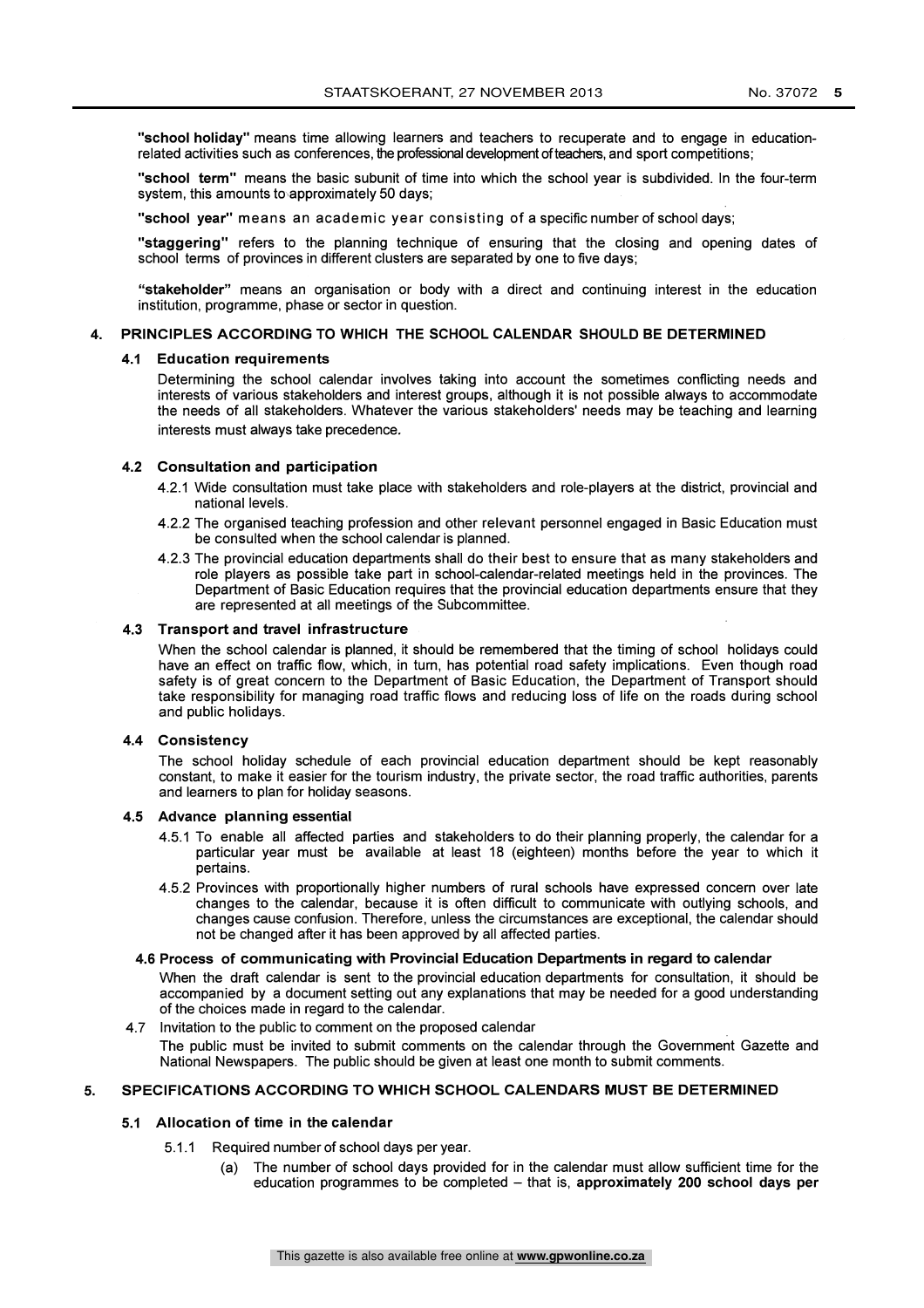year.

(b) The number of days of teaching and learning, for teachers and learners, respectively, must be the same in all provinces.

## 5.1.2 Number of terms

The South African school calendar assumes a four-term structure.

## 5.1.3 Length of terms

The length of terms should as far as possible be equal. It is however, desirable for educational reasons that the third term should be longer than the fourth term.

#### 5.1.4 Length of school holidays

School holidays should provide learners and teachers with sufficient opportunity to rest. At the same time, holidays should not be so long as to adversely affect learning retention.

## 5.1.5 Duration of school holidays

## (a) Term 1

In the first term inland provinces shall open in the second week of January and close for two weeks at the end of the term.

Coastal provinces shall open in the third week of January and close for one week at the of the term.

- (b) Term 2
- Winter holidays shall be three weeks long in all provinces.
- (c) Term 3

The spring holidays shall be one week long in all provinces.

(d) Term 4

The fourth term must end no later than the second week of December. The last school day for learners must be on a Wednesday and for teachers it must be on a Friday of the same week.

The summer holidays shall be four weeks long for the inland provinces, and five weeks long for the coastal provinces

## 5.1.6 Days for administration and planning

At the beginning of the year, teachers shall start work two days before the learners start school to finalise preparations for that school year. Similarly, teachers shall stay on two days after the learners have left at the end of the year in order to engage in administrative tasks and plan for the following school year.

#### 5.1.7 Religious holidays

- (a) Section 15 of the Bill of Rights of the Constitution, 1996, of the Republic of South Africa, entrenches the right to religious belief or practice. In accordance with the above constitutional imperative, the SASA protects and promotes freedom of conscience and religion at public schools.
- (b) Section 7 of the SASA provides as follows:

"Subject to the Constitution and any applicable provincial law, religious observances may be conducted at a public school under rules issued by the governing body if such observances are conducted on an equitable basis and attendance at them by learners and members of staff is free and voluntary."

- (c) The SASA does not provide for possibility of the temporary closure of a school for reasons of religious observance. However, consonant with the spirit of the Constitution, a school governing body may exercise the right to apply for the closure of a school for religious commemorations - but only where the majority of pupils are members of a particular faith.
- (d) Closure of schools for religious observance is subject to the following conditions:
	- (i) A school may not close for religious observance on more than two days per year, and such days must be taken in lieu of the two days allocated for sport and culture in paragraph 5.1.8 below.
	- (ii) Schools must decide very carefully on how to use the two days a year allocated for religious observance, sport or culture, because no more than two days may be used for those three purposes.
	- (iii) The school governing body must apply to the Head of Department for permission to close on a particular day for religious observance and must give details with respect to the size (in percentage and numbers) of the religious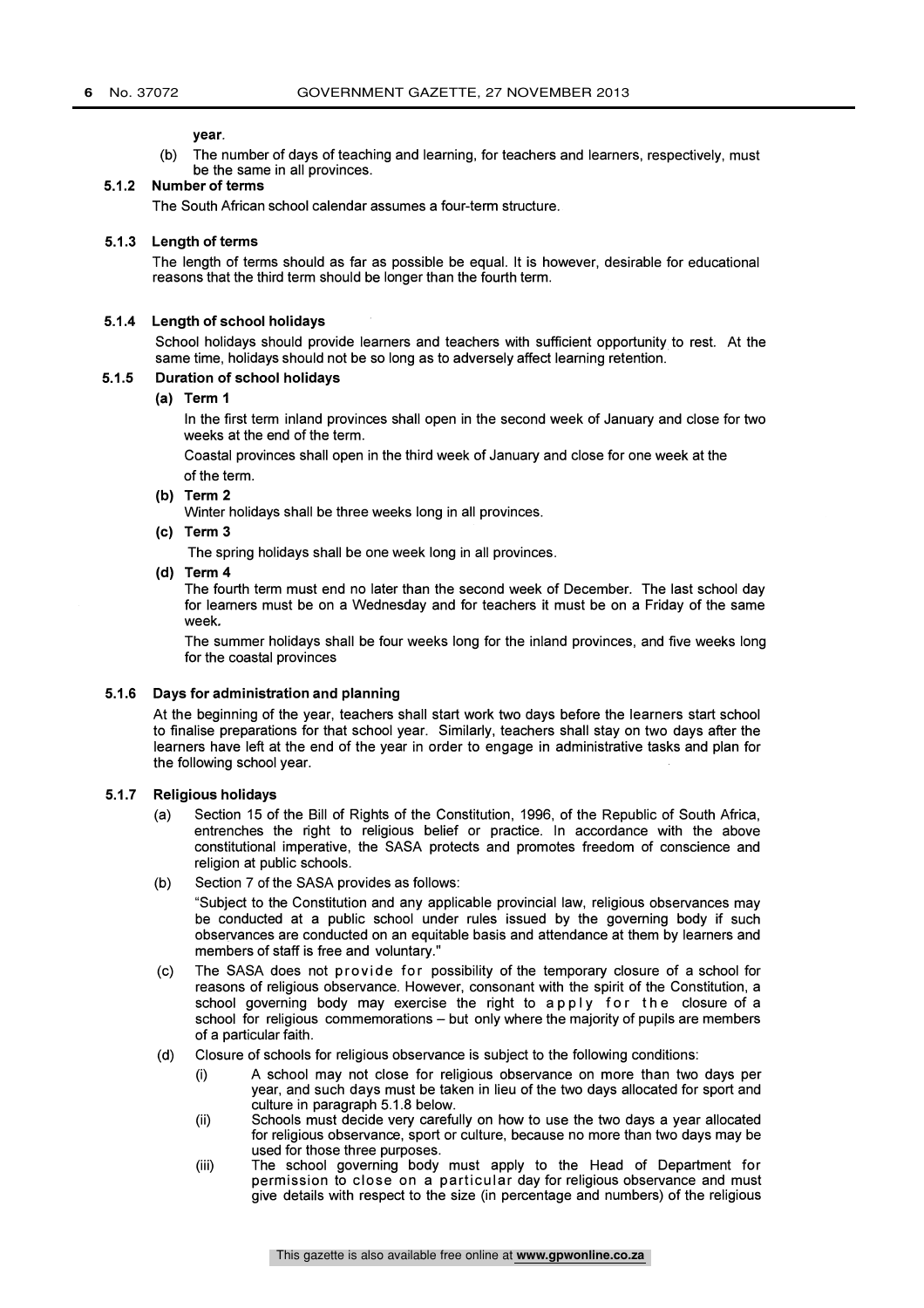majority in the school; the day(s) being applied for, Individual schools that apply for closure on religious grounds should under no circumstances have fewer school days, in total, than the rest of the schools in the same province.

- (iv) Simultaneously, the prescription of the Constitution that cultural o r linguistic communities should respect the rights of others must also be affirmed through ensuring that minority religious groups within a school community are not disadvantaged or discriminated against in any way. Members of world views or religions that form a minority of learners in schools may be given permission to take two recognised religious days off school.
- (v) Learners of minority religious groups who do not attend school on such school day(s) should not be marked absent for the day(s) in question. Such learners should not be academically disadvantaged as a result of their absence. For example, assessments such as examinations or tests must not be administered on days on which such learners are absent.

#### 5.1.8 Sporting and cultural days

A maximum of two days per year may be allocated to schools for this purpose. The school governing body must apply to the Head of Department for permission to utilise such days for school sporting and cultural events. In regard to each school, district offices must keep records, to be sent to the provincial department once a year, which includes,

- (a) the number of applications submitted for such days;
- (b) the reasons given for the applications; and
- (c) the number of applications granted

## 5.2 CLUSTERS AND STAGGERING

#### 5.2.1 Determination of Clusters

The nine provinces are divided into two clusters. The grouping of clusters takes into account the principle that, in high population density areas, neighbouring provinces should, where possible, be allocated to the same cluster. The grouping also takes into account peak season traffic flows and the requirements of the tourism and hospitality industries. The two clusters are:

- (a) Inland provinces: Free State, Gauteng, Limpopo, Mpumalanga and North West.
- (b) Coastal provinces: Eastern Cape, KwaZulu-Natal, Northern Cape and Western Cape.

#### 5.2.2 Staggered closing and opening times

- 5.2.2 1 In the first term, one cluster shall not open its schools on the same date as the other cluster. Schools in the two clusters shall also not close on the same date the dates shall be staggered by five days.
- 5.2.2.2 The structure of the school calendar has to take account of traffic flow. In particular, the aim is to allocate different dates to the two clusters in the first term so that peak traffic density before the opening of schools is kept within acceptable levels.
- 5.2.2.3 School terms for learners shall not begin on a Monday. This reduces traffic flows on a Sunday. Opening on a Monday does not provide time for school hostel staff to prepare for the return of learners.

## 5.2.3 Criteria for the scheduling of school terms

5.2.3.1 The inland schools must open in the second week of January, while coastal schools must open in the third week of January. All possible steps must be taken to avoid a late start of the school year, that is, in the fourth week of January, as this pushes back all the terms.

5.2.3.2 First day of the school year

In January, the school term will start on a Wednesday to reduce traffic flow on the last Sunday of the school holidays. Teachers must report for work on the preceding Monday and Tuesday to engage in planning for the new academic year. 5.2.3.3 Last day of the school year

> The fourth school term must end in the second week of December. The last school day for learners must be on a Wednesday and the last working day for teachers, on a Friday.

# 5.2.4 Scheduling of school terms with reference to public holidays<br>5.2.4.1 Easter holidays

## Easter holidays

Since the dates of the Easter weekend differ from year to year, an effort should be made, where possible, to have the Easter weekend fall within the school holiday in order to prevent disruption of the teaching and learning programme.

## 5.2.4.2 Scheduling dates of school holidays in relation to public holidays

If a long weekend begins on a public holiday that falls on a Friday, and such weekend coincides with the beginning of the school holidays, schools will close on the Wednesday and not the Thursday. If a public holiday falls on the first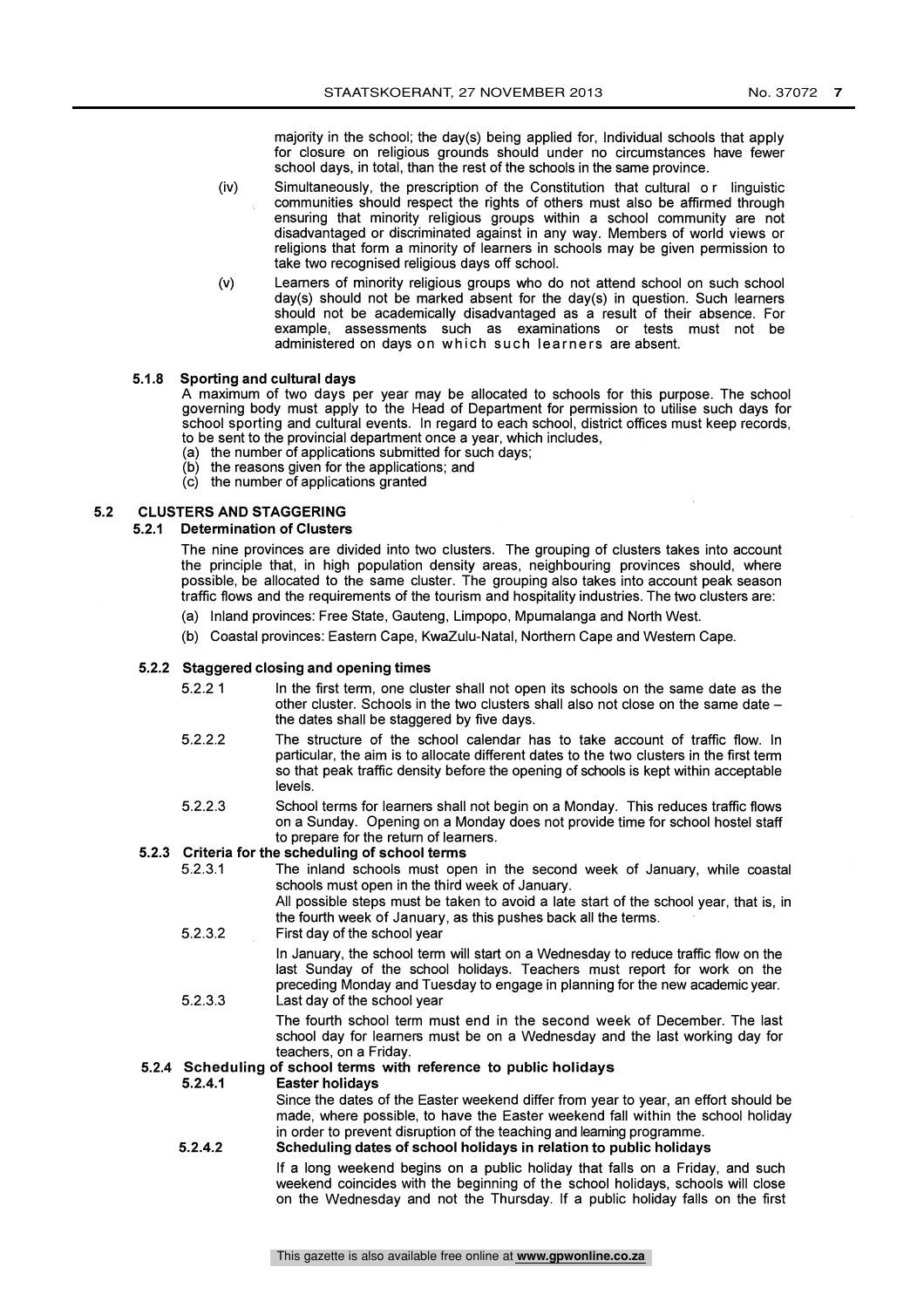Monday of the school holidays, schools will close not later than the previous Thursday.

## 5.2.4.3 Scheduling dates of school terms in relation to public holidays

When the calendar is planned, every effort must be made to ensure that there is no public holiday in the first or last week of a school term. Public holidays that occur in the first or last week of a school term disrupt the academic work of the school.

# 5.2.4.4 Public holidays falling on Tuesdays or Thursdays

Where public holidays fall on Tuesdays or Thursdays, the intervening Monday or Friday will be declared a school holiday.

## 5.2.4.5 Public holidays in April

If it happens that, owing to public holidays in April, a week has only two consecutive school days, those two days shall be declared school holidays to avoid disruption of the teaching and learning cycle.

# 5.3 Additional specifications

## **Climate**

Extreme climatic conditions that make school attendance unproductive, uncomfortable, and even possibly injurious to health need to be taken into account. Even more important is the relationship between temperature and humidity. High heat and humidity are a seasonal feature of tropical coastal regions such as along the KwaZulu-Natal seaboard. School governing bodies of schools located in areas where high heat and humidity conditions occur should be aware of the conditions that could put learners at risk and should know on what basis they can decide to apply for permission to close their schools. This should be done in consultation with the Provincial Education Departments.

#### 5.3.2 Discretion of the head of the provincial education department

Due to their unique needs certain types of schools, such as schools for learners with special education needs, may require calendar arrangements that differ slightly from those of the majority of ordinary schools. In such cases, the Head of Department has the discretion to approve a different calendar.

#### 6. Time frame for determining the school calendar for two years later

- (a) The Department of Basic Education designs a draft calendar and sends it to the provincial education departments for comments.
- (b) The HEDCOM Subcommittee meets to consider comments received from the Provincial Education Departments.
- (c) The proposed calendar is then submitted to the Minister for inviting public comments.
- (d) The HEDCOM Subcommittee meets to consider comments received from the public.
- (e) The proposed calendar is then submitted to HEDCOM for consideration and recommendation to CEM (date of such submission to be guided by the HEDCOM meeting dates).
- (f) The proposed calendar is then submitted to the CEM for consideration and adoption and for the Minister's approval.
- (g) Finally, the Minister publishes the approved calendar for notice.
- (h) Immediately after the calendar has been published for notice, the process starts again for the next school calendar.
- 7. National legislation that applies to matters relating to the school calendar (only the relevant portions are quoted)
- 7.1 South African Schools Act, No. 84 of 1996
	- (a) Section 7: Freedom of conscience and religion at public schools
		- Subject to the Constitution and any applicable provincial law, religious observances may be conducted at a public school under rules issued by the governing body if such observances are conducted on an equitable basis and attendance at them by learners and members of staff is free and voluntary
	- (b) Section 20: Functions of school governing bodies

Subject to this Act, the governing body of a public school must determine the times of the school day consistent with any applicable conditions of employment of staff at the school.

(c) Section 21: Allocated functions of school governing bodies

Subject to this Act, a governing body may apply to the Head of Department in writing to be allocated any of the following functions:

(i) to determine the extra-mural curriculum of the school and the choice of subject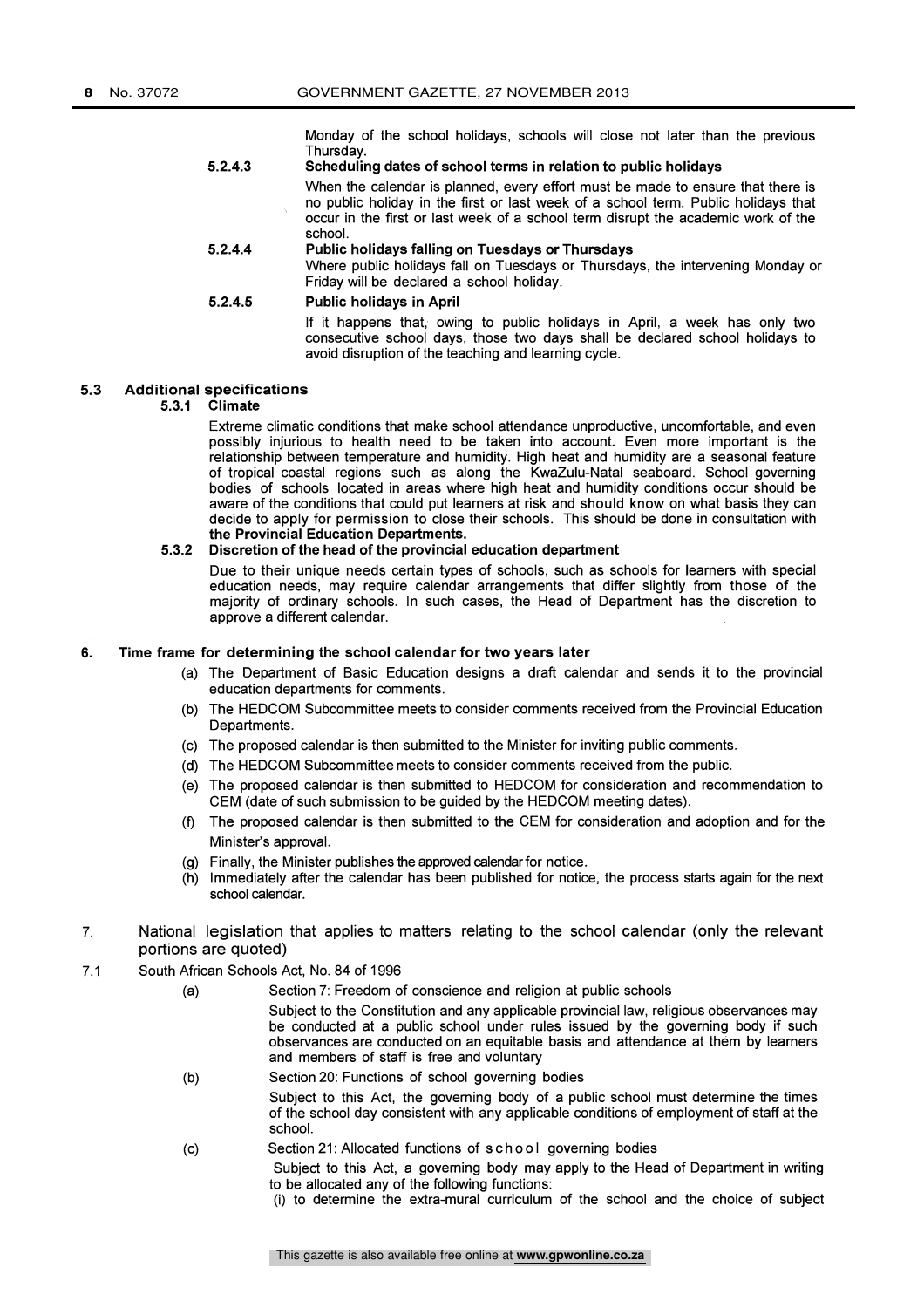options in terms of provincial curriculum policy;

(ii) other functions consistent with this Act and any applicable provincial law.

- 7.2 Constitution of the Republic of South Africa, 1996
	- (a) Chapter 2: Bill of Rights Section 15
		- (1) Everyone has the right to freedom of conscience, religion, thought, belief and opinion.
		- (2) Religious observances may be conducted at state or state-aided institutions, provided that-
			- (a) those observances follow rules made by the appropriate public authorities,
			- (b) they are conducted on an equitable basis, and
			- (c) attendance at them is free and voluntary.
	- (b) Chapter 2: Bill of Rights Section 28
		- (1) Every child has the right:
			- (e) to be protected from exploitative labour practices
			- (f) not to be required or permitted to perform work or provide services that  $-$ 
				- (i) are inappropriate for a person of that child's age; or
				- (ii) place at risk the child's well-being, education, physical or mental health or spiritual or moral or social development;
		- (2) A child's best interests are of paramount importance in every matter concerning the child.
		- (3) In this section "child" means a person under the age of 18 years.
- 7.3 Terms and conditions of employment of educators determined in terms of section 4 of the Employment of Educators Act, 1998 (Government Notice 222 of 18 February 1999)
	- Item 3.1(e): The expectation is that every educator must be able to account for 1800 actual working hours per annum
	- Item  $3.2(a)$ : Workload per educator All educators should be at school during the formal school day, which should not be less than 7 hours per day, except for special reasons and with the prior permission of the Principal. The Principal will exercise his/her discretion in this regard based upon provincial policy. The 7 hour day includes the breaks and the period(s) in which the learners are not at school.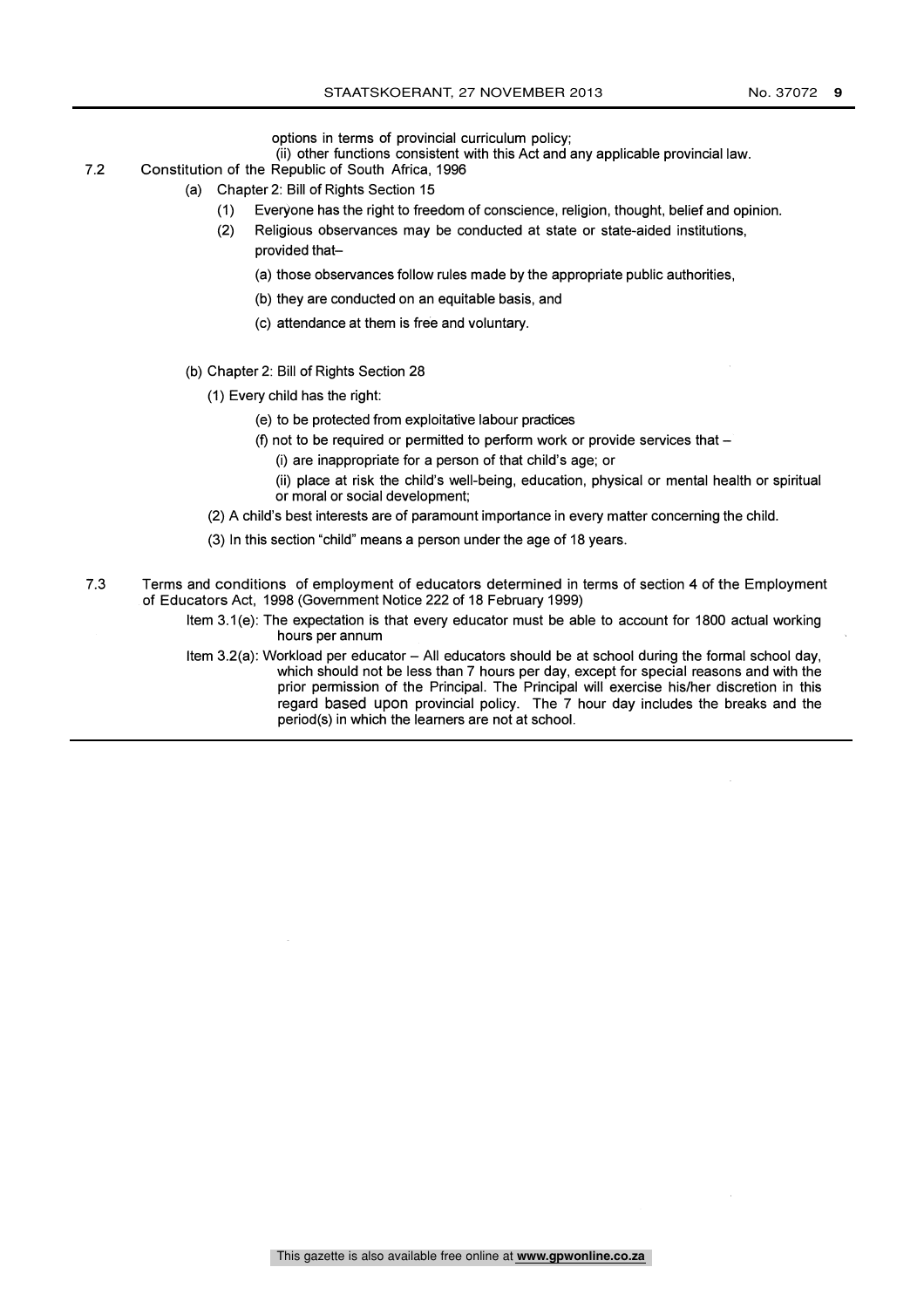This gazette is also available free online at **www.gpwonline.co.za**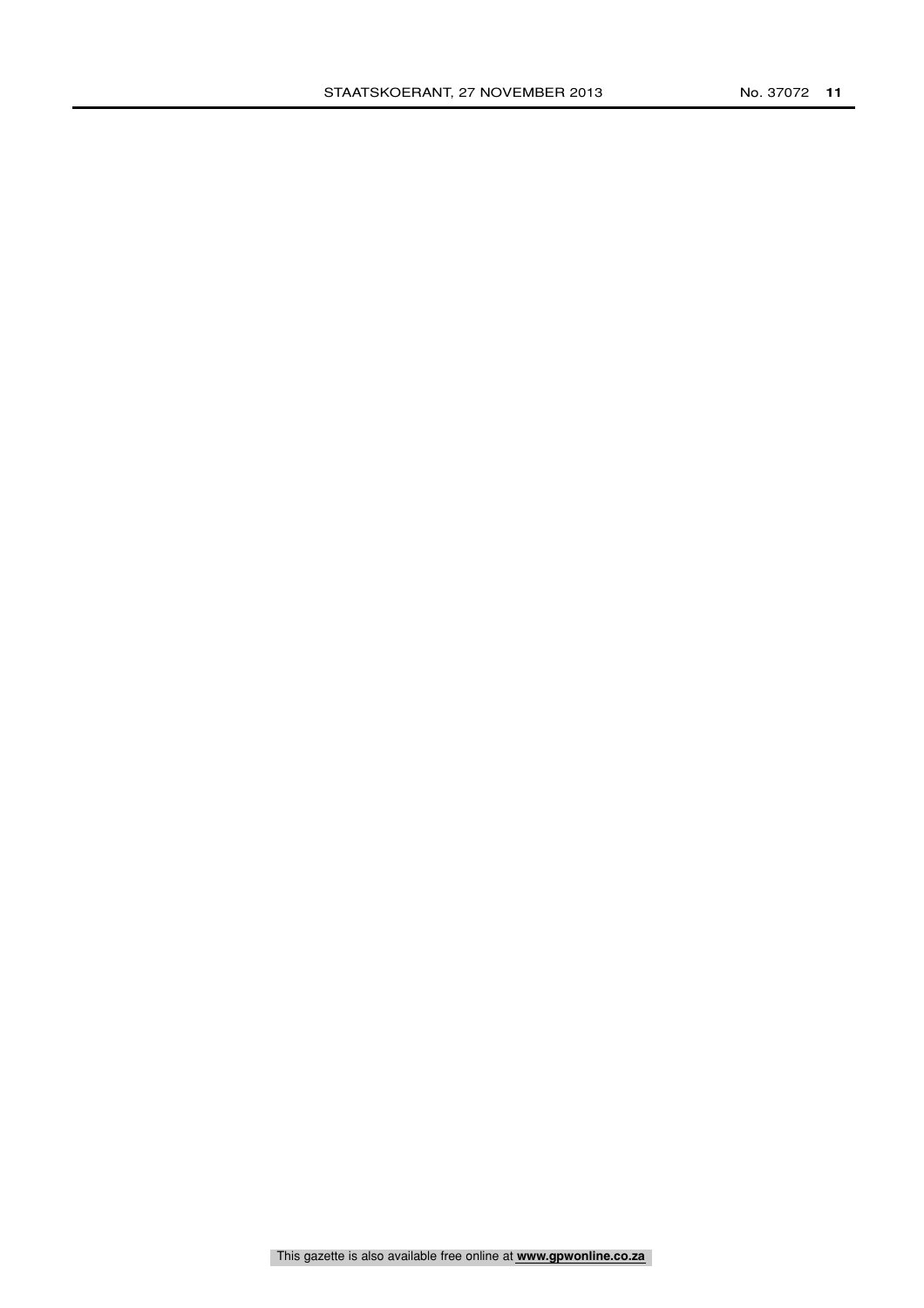This gazette is also available free online at **www.gpwonline.co.za**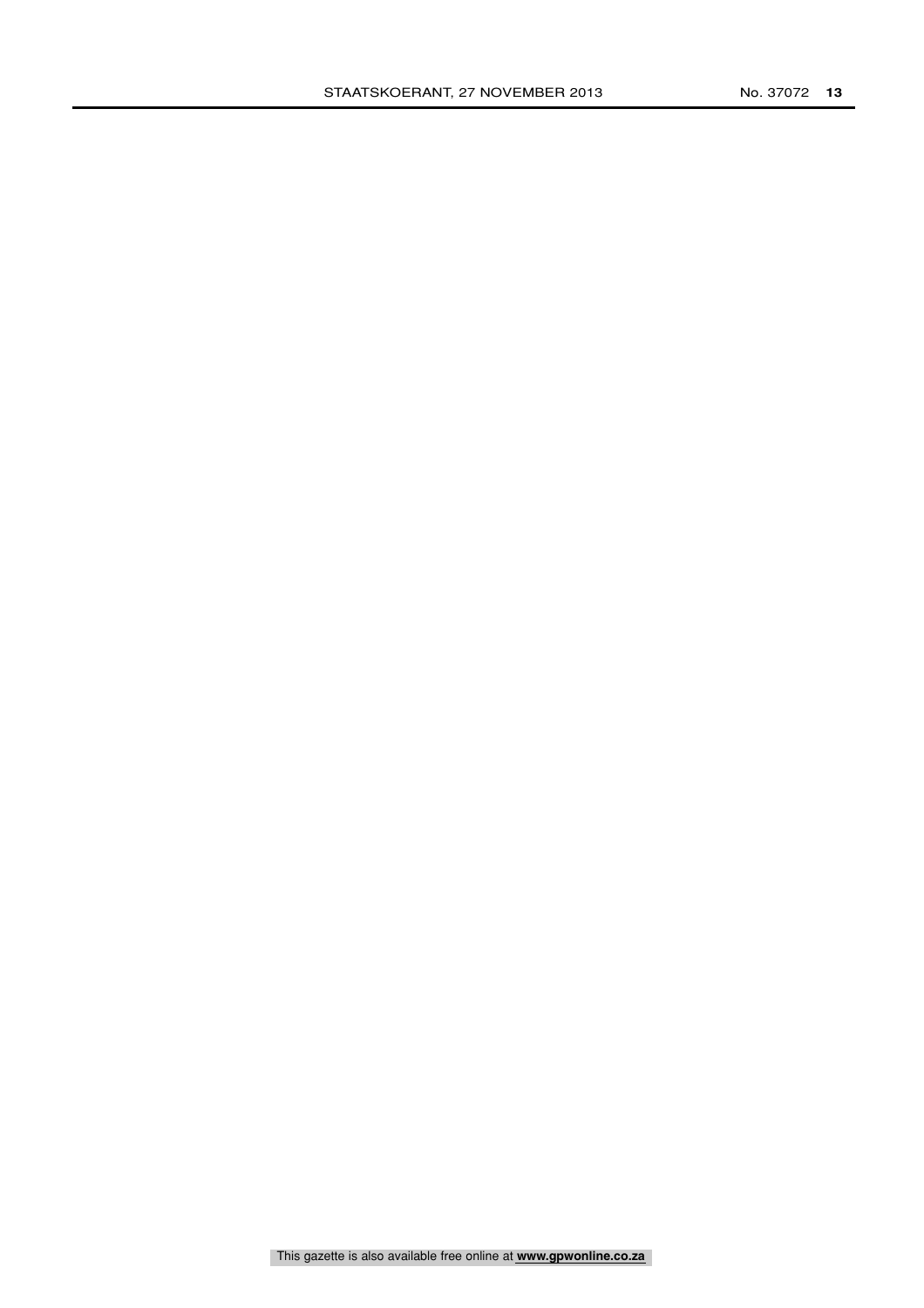This gazette is also available free online at **www.gpwonline.co.za**